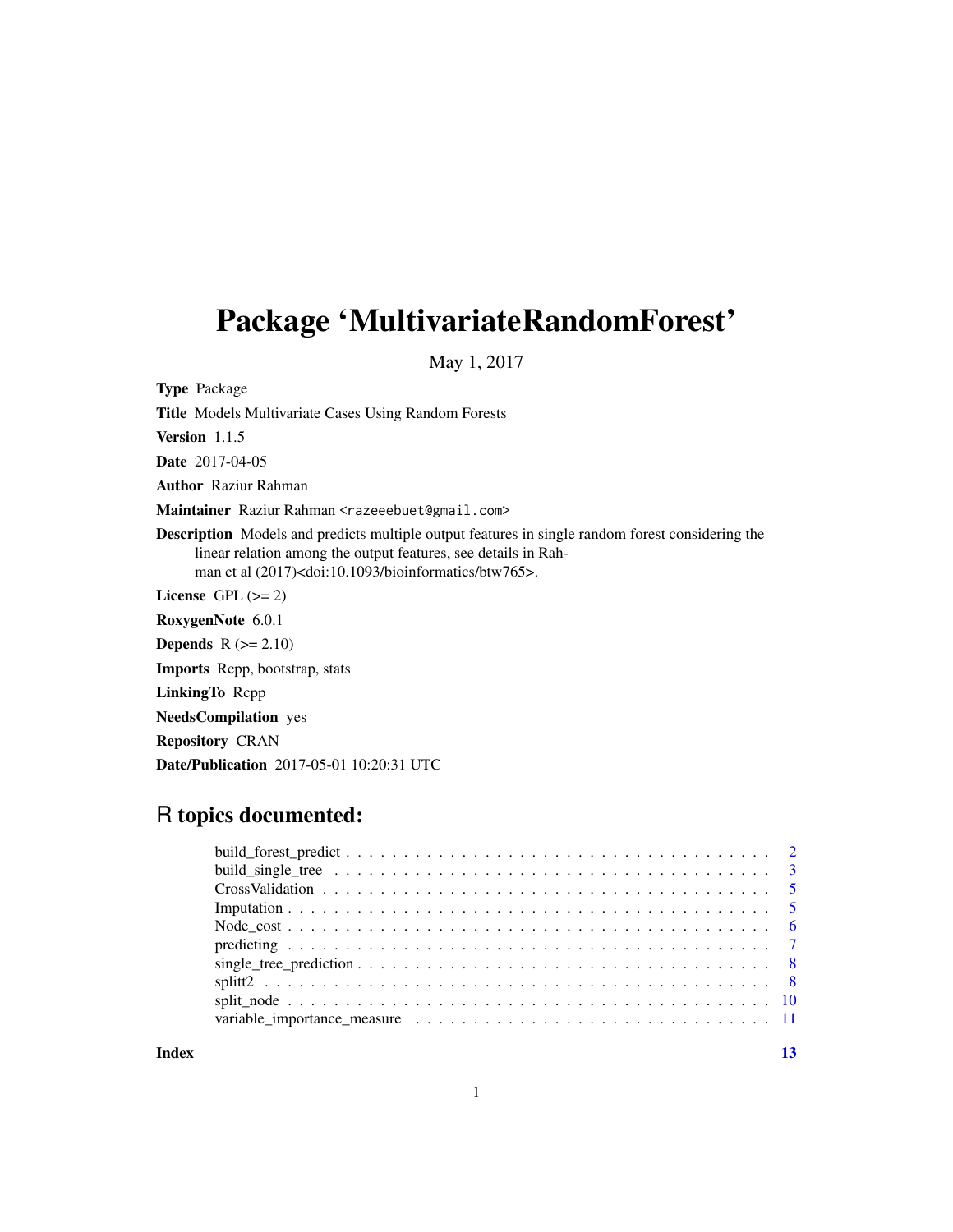<span id="page-1-0"></span>build\_forest\_predict *Prediction using Random Forest or Multivariate Random Forest*

#### **Description**

Builds Model of Random Forest or Multivariate Random Forest (when the number of output features > 1) using training samples and generates the prediction of testing samples using the inferred model.

#### Usage

build\_forest\_predict(trainX, trainY, n\_tree, m\_feature, min\_leaf, testX)

#### Arguments

| trainX    | Input Feature matrix of M $x$ N, M is the number of training samples and N is the<br>number of input features                                                                                                                                                                                           |
|-----------|---------------------------------------------------------------------------------------------------------------------------------------------------------------------------------------------------------------------------------------------------------------------------------------------------------|
| trainY    | Output Response matrix of $M \times T$ , M is the number of training samples and T is<br>the number of ouput features                                                                                                                                                                                   |
| $n$ _tree | Number of trees in the forest, which must be positive integer                                                                                                                                                                                                                                           |
| m_feature | Number of randomly selected features considered for a split in each regression<br>tree node, which must be positive integer and less than N (number of input<br>features)                                                                                                                               |
| min_leaf  | Minimum number of samples in the leaf node. If a node has less than or equal<br>to min_leaf samples, then there will be no splitting in that node and this node<br>will be considered as a leaf node. Valid input is positive integer, which is less<br>than or equal to M (number of training samples) |
| testX     | Testing samples of size $Q \times N$ , where Q is the number of testing samples and N<br>is the number of features (Same number of features as training samples)                                                                                                                                        |

#### Details

Random Forest regression refers to ensembles of regression trees where a set of n\_tree un-pruned regression trees are generated based on bootstrap sampling from the original training data. For each node, the optimal feature for node splitting is selected from a random set of m\_feature from the total N features. The selection of the feature for node splitting from a random set of features decreases the correlation between different trees and thus the average prediction of multiple regression trees is expected to have lower variance than individual regression trees. Larger m\_feature can improve the predictive capability of individual trees but can also increase the correlation between trees and void any gains from averaging multiple predictions. The bootstrap resampling of the data for training each tree also increases the variation between the trees.

In a node with training predictor features  $(X)$  and output feature vectors  $(Y)$ , node splitting is done with the aim of selecting a feature from a random set of m\_feature and threshold z to partition the node into two child nodes, left node (with samples  $\langle z \rangle$  and right node (with samples  $\langle z \rangle$ ). In multivariate trees (MRF) node cost is measured as the sum of squares of the Mahalanobis distance where as in univariate trees (RF) node cost is measured as the Euclidean distance.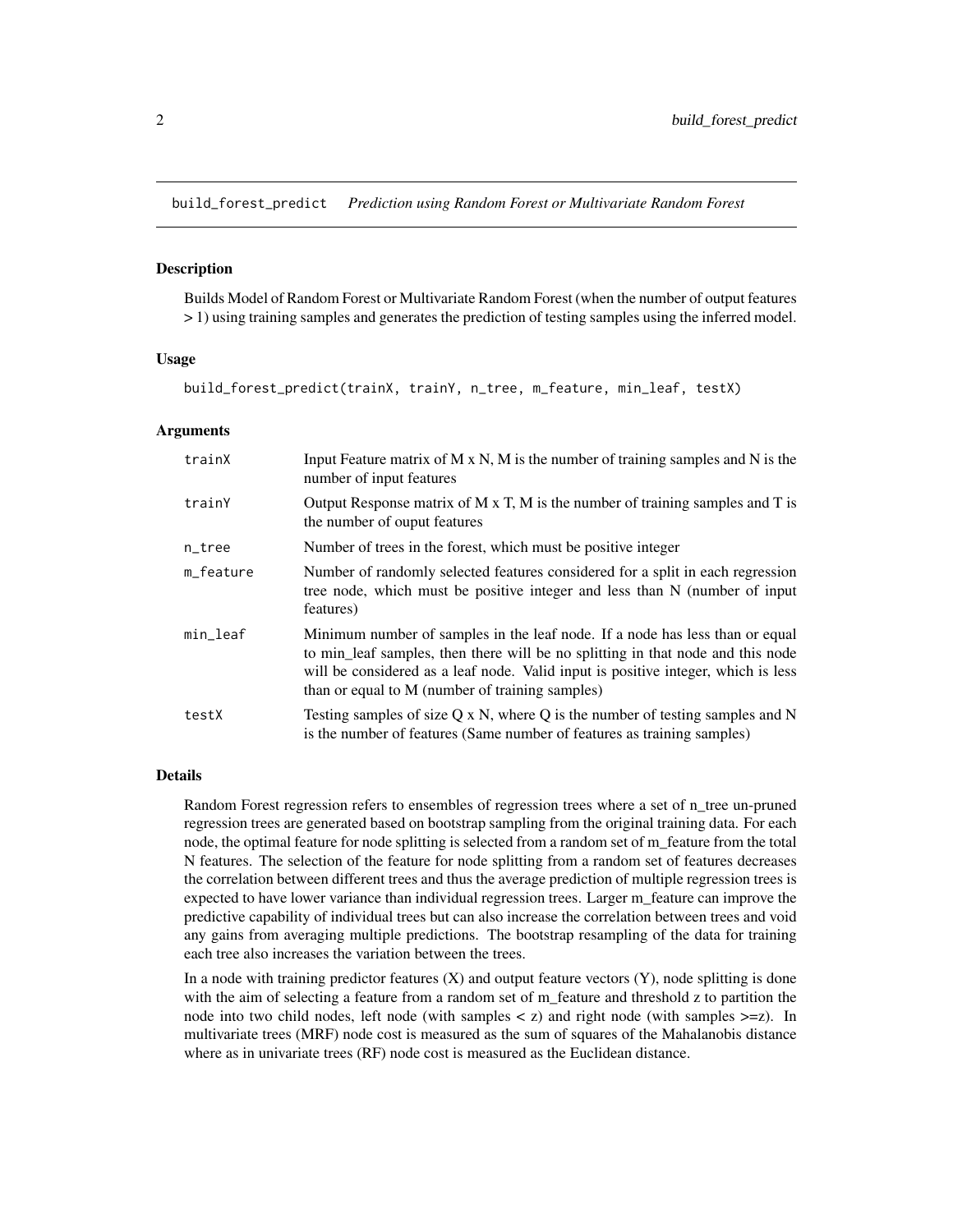## <span id="page-2-0"></span>build\_single\_tree 3

After the Model of the forest is built using training Input features (trainX) and output feature matrix (trainY), the Model is used to generate the prediction of output features (testY) for the testing samples (testX).

#### Value

Prediction result of the Testing samples

## References

[Random Forest] Breiman, Leo. "Random forests." Machine learning 45.1 (2001): 5-32.

[Multivariate Random Forest] Segal, Mark, and Yuanyuan Xiao. "Multivariate random forests." Wiley Interdisciplinary Reviews: Data Mining and Knowledge Discovery 1.1 (2011): 80-87.

## Examples

```
library(MultivariateRandomForest)
#Input and Output Feature Matrix of random data (created using runif)
trainX=matrix(runif(50*100),50,100)
trainY=matrix(runif(50*5),50,5)
n_tree=2
m_feature=5
min_leaf=5
testX=matrix(runif(10*100),10,100)
#Prediction size is 10 x 5, where 10 is the number
#of testing samples and 5 is the number of output features
Prediction=build_forest_predict(trainX, trainY, n_tree, m_feature, min_leaf, testX)
```
build\_single\_tree *Model of a single tree of Random Forest or Multivariate Random Forest*

## Description

Build a Univariate Regression Tree (for generation of Random Forest (RF) ) or Multivariate Regression Tree ( for generation of Multivariate Random Forest (MRF) ) using the training samples, which is used for the prediction of testing samples.

#### Usage

build\_single\_tree(X, Y, m\_feature, min\_leaf, Inv\_Cov\_Y, Command)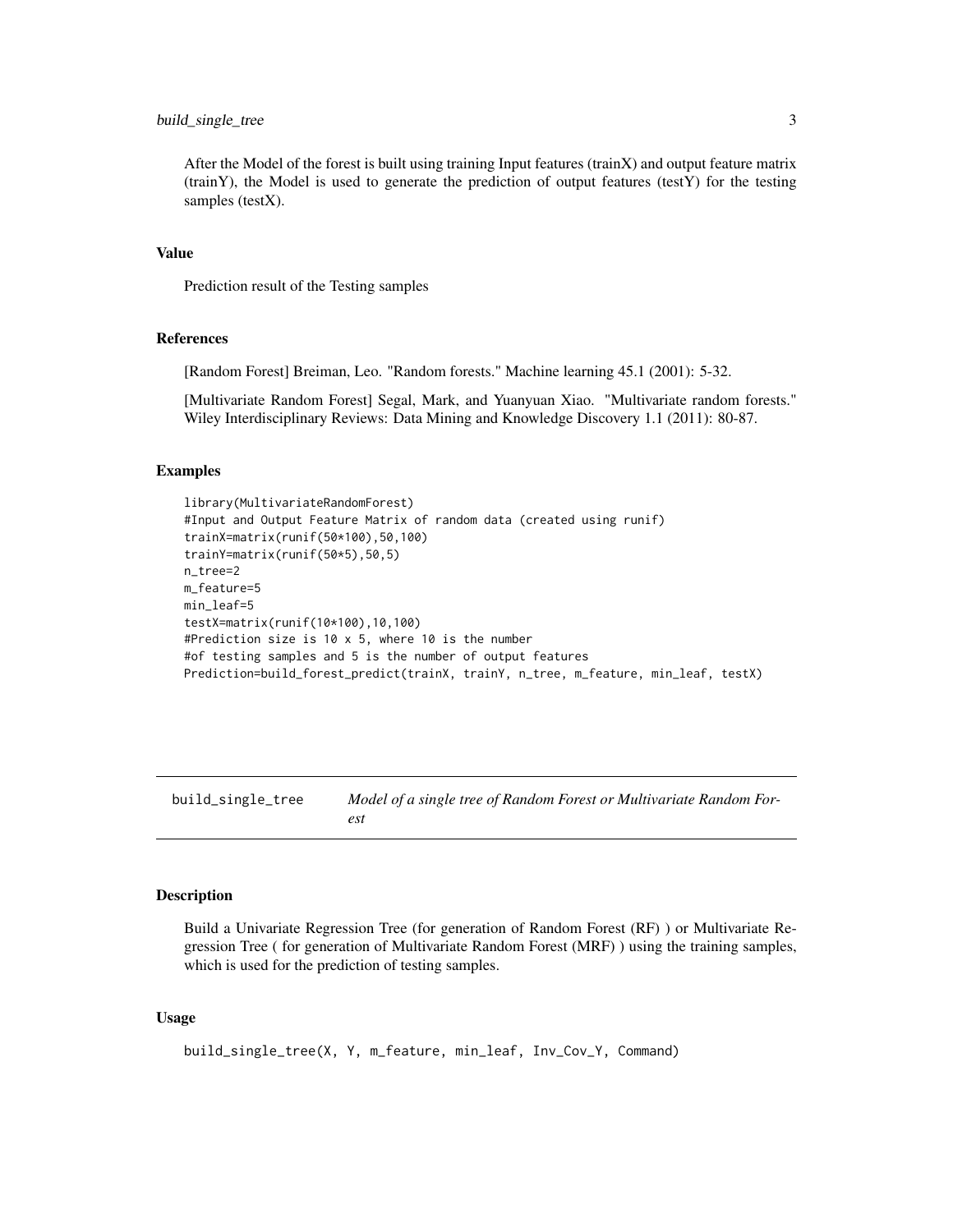#### **Arguments**

| X           | Input Feature matrix of $M \times N$ , M is the number of training samples and $N$ is the<br>number of input features                                                     |
|-------------|---------------------------------------------------------------------------------------------------------------------------------------------------------------------------|
| Y           | Output Feature matrix of M x T, M is the number of training samples and T is<br>the number of ouput features                                                              |
| m_feature   | Number of randomly selected features considered for a split in each regression<br>tree node, which must be positive integer and less than N (number of input<br>features) |
| min_leaf    | Minimum number of samples in the leaf node, which must be positive integer<br>and less than or equal to M (number of training samples)                                    |
| $Inv_Cov_Y$ | Inverse of Covariance matrix of Output Response matrix for MRF(Input [0 0;0<br>$0$ for RF)                                                                                |
| Command     | 1 for univariate Regression Tree (corresponding to RF) and 2 for Multivariate<br>Regression Tree (corresponding to MRF)                                                   |

## Details

The regression tree structure is represented as a list of lists. For a non-leaf node, it contains the splitting criteria (feature for split and threshold) and for a leaf node, it contains the output responses for the samples contained in the leaf node.

## Value

Model of a single regression tree (Univariate or Multivariate Regression Tree). An example of the list of the non-leaf node:

Flag for determining whether the node is leaf node or branch node. 0 means branch node and 1 means 1 Index of samples for the left node int [1:34] 1 2 4 5 ... Index of samples for the right node int [1:16] 3 6 9 ... Feature for split int 34 Threshold values for split, average them

num [1:3] 0.655 0.526 0.785

```
List number for the left and right nodes
                num [1:2] 2 3
```
An example of the list of the leaf node:

Output responses

num[1:4,1:5] 0.0724 0.1809 0.0699 ...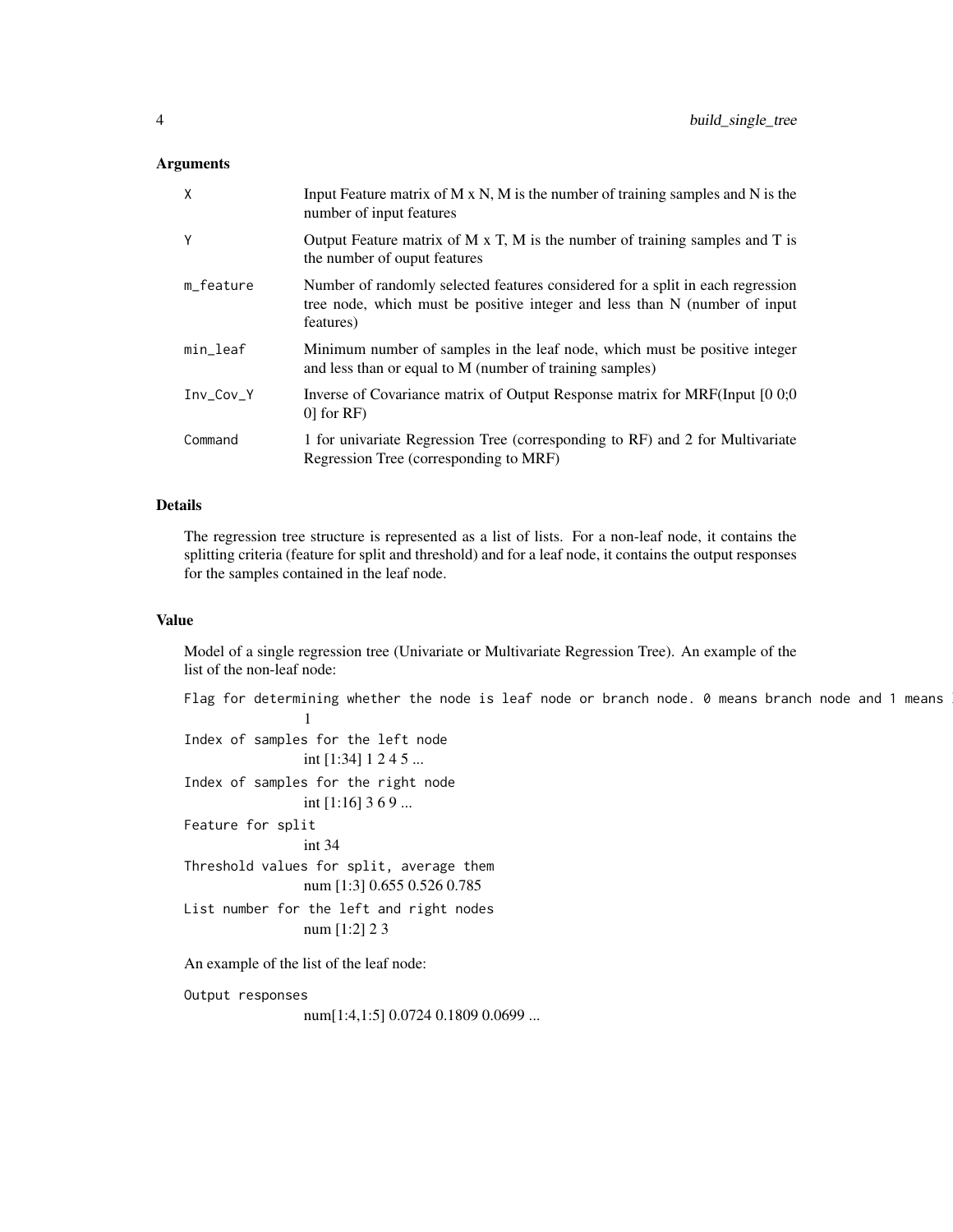<span id="page-4-0"></span>

## Description

Generates Cross Validation Input Matrices and Output Vectors for training and testing, where number of folds in cross validation is user defined.

## Usage

CrossValidation(X, Y, F)

## Arguments

| M x N Input matrix, M is the number of samples and N is the number of features |
|--------------------------------------------------------------------------------|
| output responses as column vector                                              |
| Number of Folds                                                                |

## Value

List with the following components:

| TrainingData | List of matrices where each matrix contains a fold of Cross Validation Training<br>Data, where the number of matrices is equal to F                |
|--------------|----------------------------------------------------------------------------------------------------------------------------------------------------|
| TestingData  | List of matrices where each matrix contains a fold of Cross Validation Testing<br>Data, where the number of matrices is equal to F                 |
| OutputTrain  | List of matrices where each matrix contains a fold of Cross Validation Training<br>Output Feature Data, where the number of matrices is equal to F |
| OutputTest   | List of matrices where each matrix contains a fold of Cross Validation Testing<br>Output Feature Data, where the number of matrices is equal to F  |
| FoldedIndex  | Index of Different Folds. (e.g., for Sample Index 1:6 and 3 fold, FoldedIndex<br>are $[1\ 2\ 3\ 4]$ , $[1\ 2\ 5\ 6]$ , $[3\ 4\ 5\ 6]$              |

Imputation *Imputation of a numerical vector*

## Description

Imputes the values of the vector that are NaN

## Usage

Imputation(XX)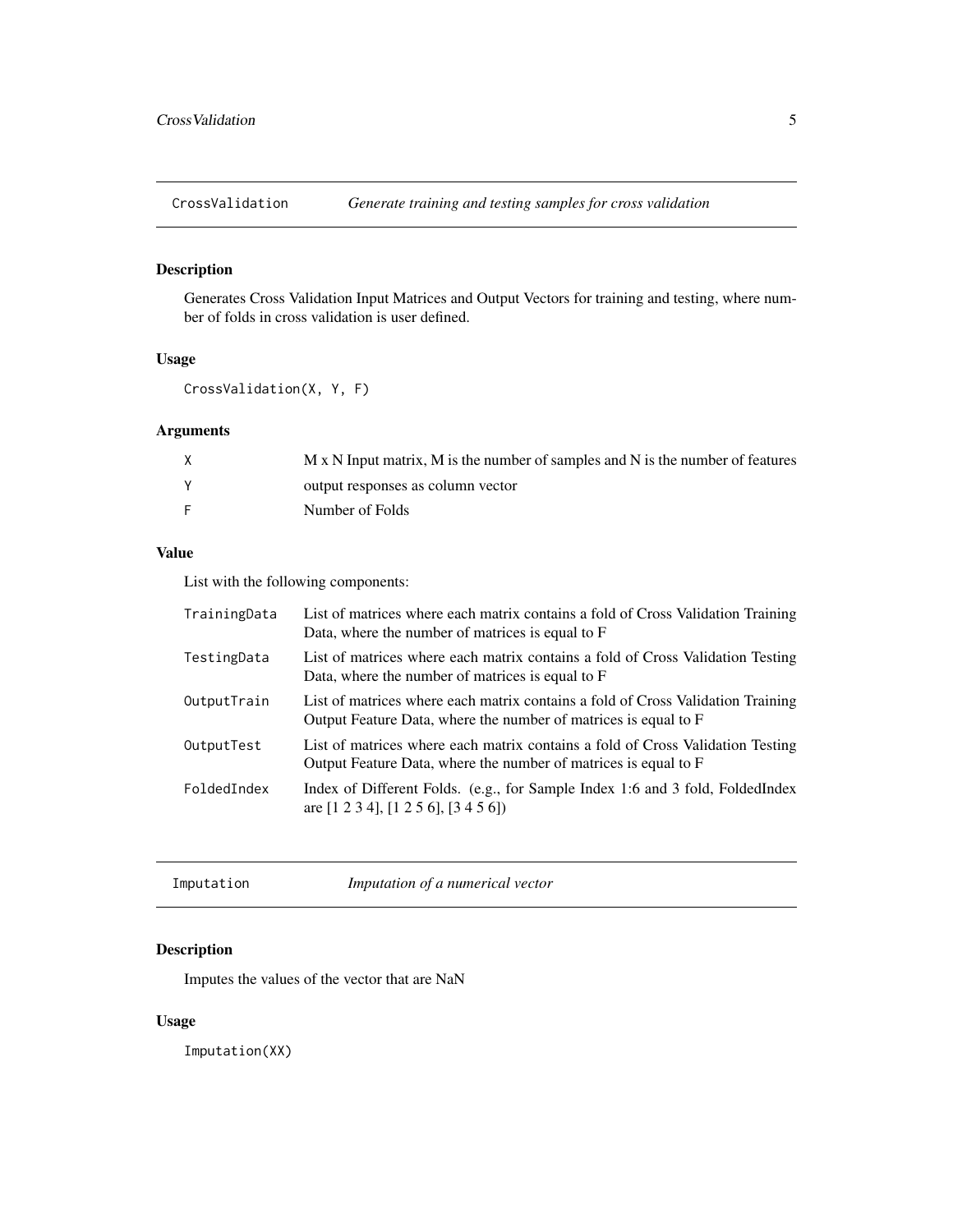#### <span id="page-5-0"></span>Arguments

 $\angle$  XX a vector of size N x 1

## **Details**

If a value is missing, it will be replaced by an imputed value that is an average of previous and next value. If previous or next value is also missing, the closest value is used as the imputed value.

## Value

Imputed vector of size N x 1

Node\_cost *Information Gain*

#### Description

Compute the cost function of a tree node

#### Usage

Node\_cost(y, Inv\_Cov\_Y, Command)

## Arguments

| v           | Output Features for the samples of the node                                                                             |
|-------------|-------------------------------------------------------------------------------------------------------------------------|
| $Inv_Cov_Y$ | Inverse of Covariance matrix of Output Response matrix for MRF(Input [0 0;0<br>$01$ for RF)                             |
| Command     | 1 for univariate Regression Tree (corresponding to RF) and 2 for Multivariate<br>Regression Tree (corresponding to MRF) |

## Details

In multivariate trees (MRF) node cost is measured as the sum of squares of the Mahalanobis distance to capture the correlations in the data whereas in univariate trees node cost is measured as the sum of Euclidean distance square. Mahalanobis Distance captures the distance of the sample point from the mean of the node along the principal component axes.

## Value

cost or entropy of samples in a node of a tree

## References

Segal, Mark, and Yuanyuan Xiao. "Multivariate random forests." Wiley Interdisciplinary Reviews: Data Mining and Knowledge Discovery 1.1 (2011): 80-87.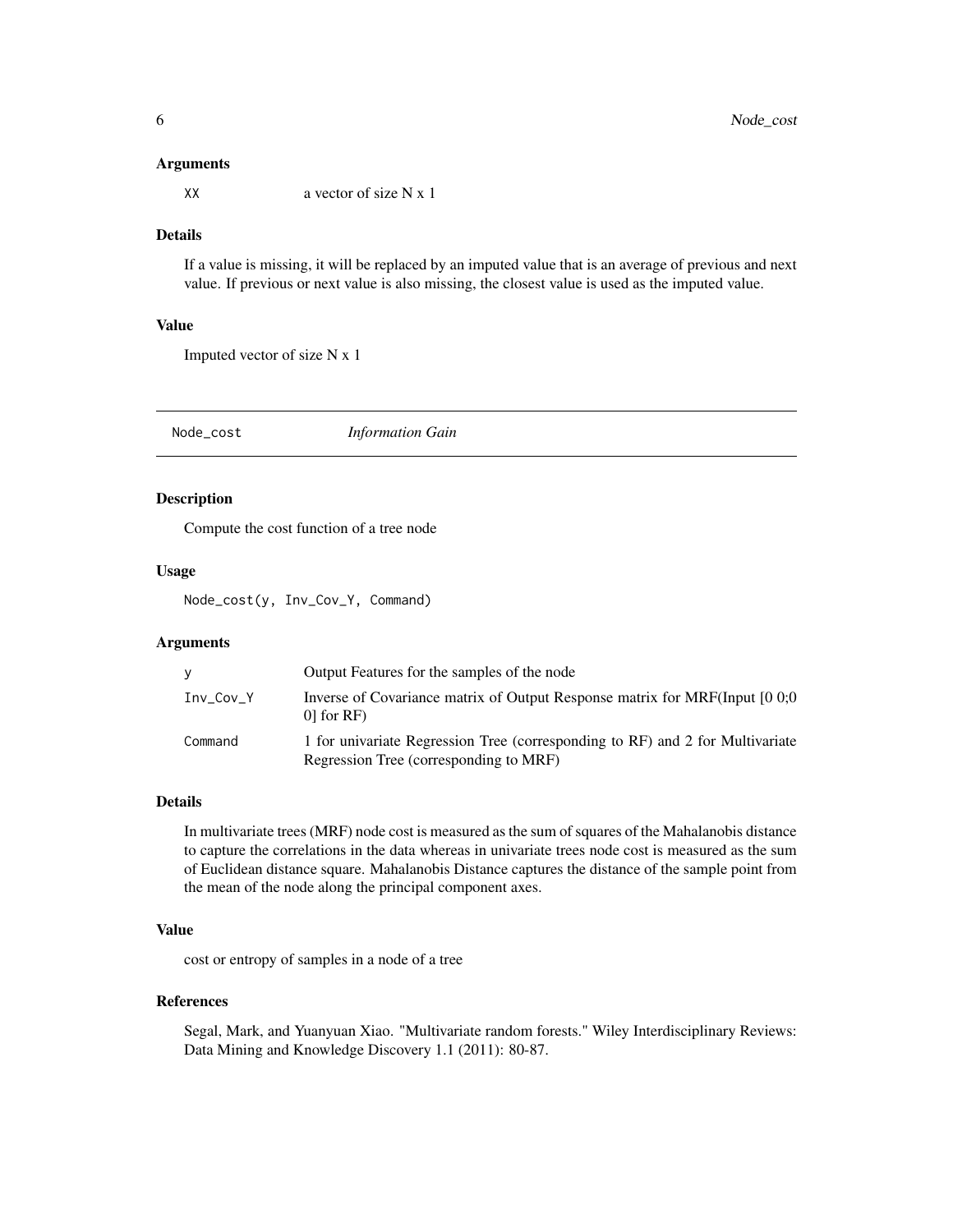#### <span id="page-6-0"></span>predicting the contract of the contract of the contract of the contract of the contract of the contract of the contract of the contract of the contract of the contract of the contract of the contract of the contract of the

## Examples

```
library(MultivariateRandomForest)
y=matrix(runif(10*2),10,2)
Inv_Cov_Y=solve(cov(y))
Command=2
#Command=2 for MRF and 1 for RF
#This function calculates information gain of a node
Cost=Node_cost(y,Inv_Cov_Y,Command)
```

| predicting | Prediction of testing sample in a node |
|------------|----------------------------------------|
|            |                                        |

## Description

Provides the value of a testing sample in a node which refers to which child node it will go using the splitting criteria of the tree node or prediction results if the node is a leaf.

## Usage

predicting(Single\_Model, i, X\_test, Variable\_number)

## Arguments

| Single_Model    | Model of a particular tree                                                                                                                            |
|-----------------|-------------------------------------------------------------------------------------------------------------------------------------------------------|
| i               | Number of split. Used as an index, which indicates where in the list the splitting<br>criteria of this split has been stored.                         |
| X_test          | Testing samples of size $Q \times N$ , $Q$ is the number of testing samples and N is the<br>number of features (same order and size used as training) |
| Variable_number |                                                                                                                                                       |
|                 | $\mathbf{N}$ and $\mathbf{r}$ and $\mathbf{r}$ $\mathbf{r}$ and $\mathbf{r}$ $\mathbf{r}$ and $\mathbf{r}$                                            |

Number of Output Features

#### Details

The function considers the output at a particular node. If the node is a leaf, the average of output responses is returned as prediction result. For a non-leaf node, the direction of left or right node is decided based on the node threshold and splitting feature value.

## Value

Prediction result of a testing samples in a node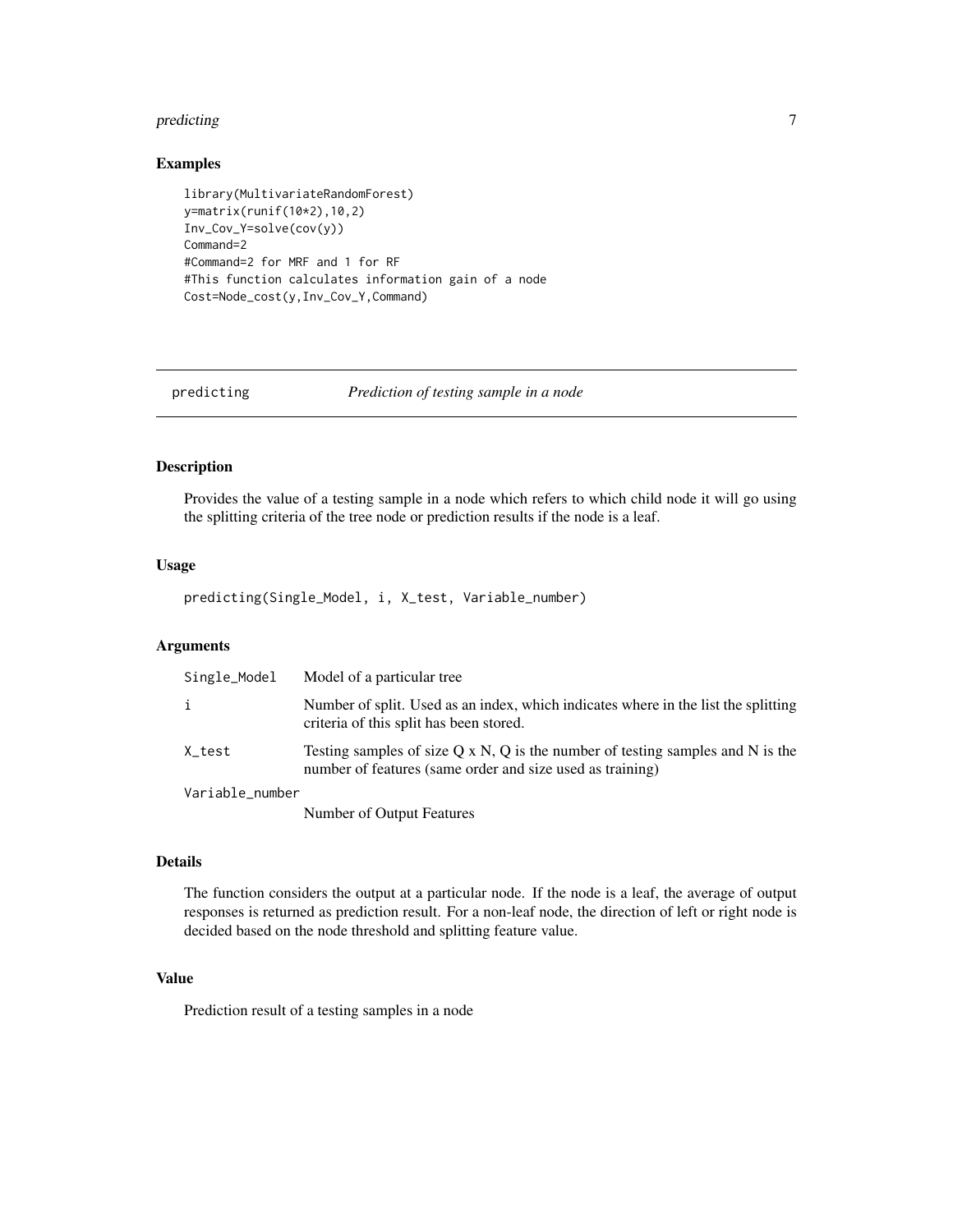```
single_tree_prediction
```
*Prediction of Testing Samples for single tree*

## Description

Predicts the output responses of testing samples based on the input regression tree

## Usage

```
single_tree_prediction(Single_Model, X_test, Variable_number)
```
## Arguments

| Single_Model    | Random Forest or Multivariate Random Forest Model of a particular tree                                                                              |
|-----------------|-----------------------------------------------------------------------------------------------------------------------------------------------------|
| X test          | Testing samples of size $O \times N$ , O is the number of testing samples and N is the<br>number of features (same order and size used as training) |
| Variable_number |                                                                                                                                                     |
|                 | Number of Output Features                                                                                                                           |

## Details

A regression tree model contains splitting criteria for all the splits in the tree and output responses of training samples in the leaf nodes. A testing sample using these criteria will reach a leaf node and the average of the Output response vectors in the leaf node is considered as the prediction of the testing sample.

## Value

Prediction result of the Testing samples for a particular tree

splitt2 *Split of the Parent node*

## Description

Split of the training samples of the parent node into the child nodes based on the feature and threshold that produces the minimum cost

## Usage

splitt2(X, Y, m\_feature, Index, Inv\_Cov\_Y, Command, ff)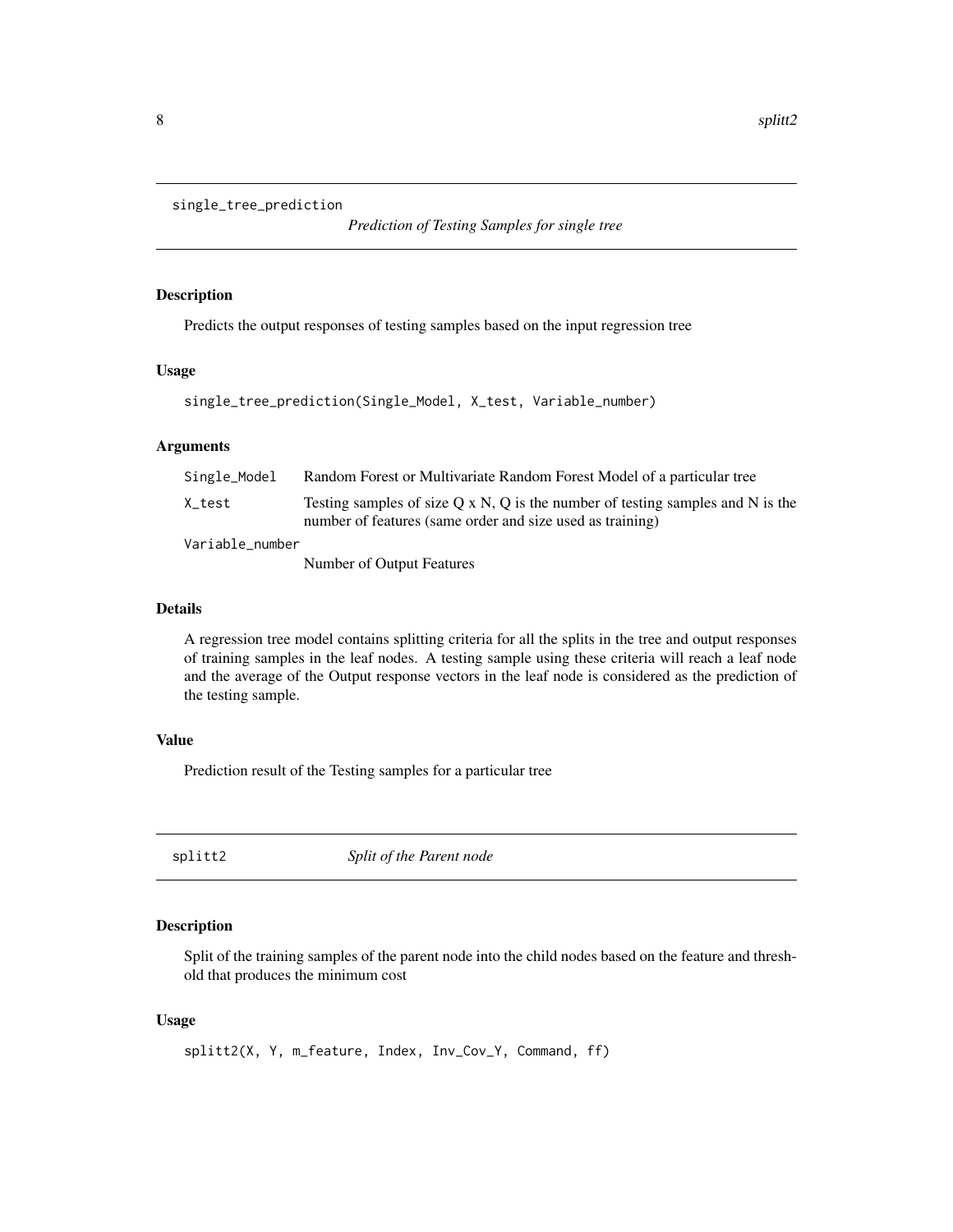#### splitt2 9 and 9 and 9 and 9 and 9 and 9 and 9 and 9 and 9 and 9 and 9 and 9 and 9 and 9 and 9 and 9 and 9 and 9

## Arguments

| X           | Input Training matrix of size $M \times N$ , M is the number of training samples and N<br>is the number of features     |
|-------------|-------------------------------------------------------------------------------------------------------------------------|
| Υ           | Output Training response of size M x T, M is the number of samples and T is<br>the number of output responses           |
| m_feature   | Number of randomly selected features considered for a split in each regression<br>tree node.                            |
| Index       | Index of training samples                                                                                               |
| $Inv_Cov_Y$ | Inverse of Covariance matrix of Output Response matrix for MRF (Input [0 0; 0]<br>$0$ for RF)                           |
| Command     | 1 for univariate Regression Tree (corresponding to RF) and 2 for Multivariate<br>Regression Tree (corresponding to MRF) |
| ff          | Vector of m_feature from all features of X. This varies with each split                                                 |

## Details

At each node of a regression a tree, a fixed number of features (m\_feature) are selected randomly to be considered for generating the split. Node cost for all selected features along with possible n-1 thresholds for n samples are considered to select the feature and threshold with minimum cost.

## Value

List with the following components:

| index_left        | Index of the samples that are in the left node after splitting                   |
|-------------------|----------------------------------------------------------------------------------|
| index_right       | Index of the samples that are in the right node after splitting                  |
|                   | which feature The number of the feature that produces the minimum splitting cost |
| threshold_feature |                                                                                  |
|                   | The threshold value for the node split. A feeture value loss than or age         |

The threshold value for the node split. A feature value less than or equal to the threshold will go to the left node and it will go to the right node otherwise.

#### Examples

```
library(MultivariateRandomForest)
X=matrix(runif(20*100),20,100)
Y=matrix(runif(20*3),20,3)
m_feature=5
Index=1:20
Inv_Cov_Y=solve(cov(Y))
ff2 = ncol(X) # number of features
ff =sort(sample(ff2, m_feature))
Command=2#MRF, as number of output feature is greater than 1
Split_criteria=splitt2(X,Y,m_feature,Index,Inv_Cov_Y,Command,ff)
```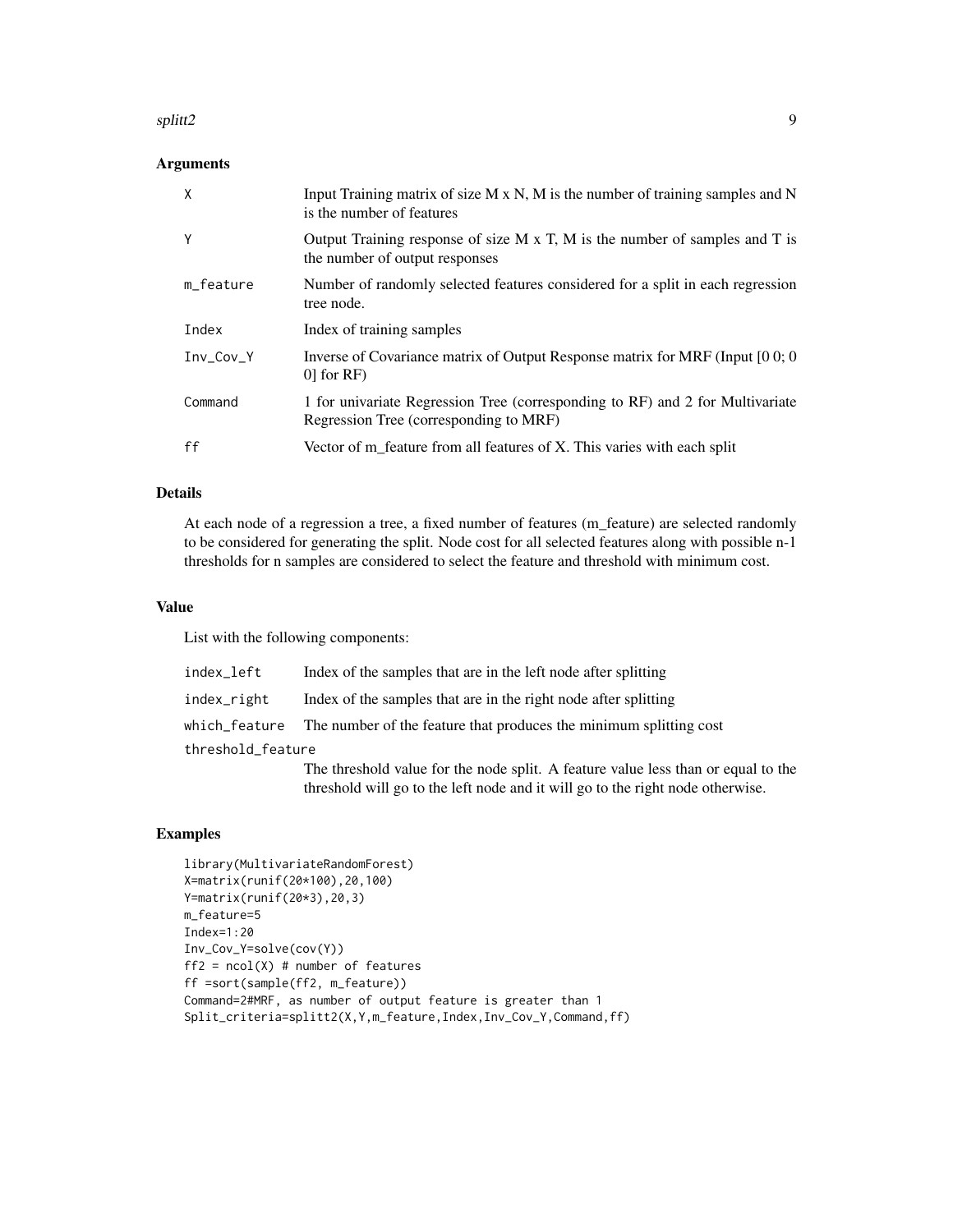<span id="page-9-0"></span>

## Description

Stores the Splitting criteria of all the nodes of a tree in a list

#### Usage

split\_node(X, Y, m\_feature, Index, i, model, min\_leaf, Inv\_Cov\_Y, Command)

#### Arguments

| X         | Input Training matrix of size $M \times N$ , M is the number of training samples and N<br>is the number of features                                                                                                                                                              |
|-----------|----------------------------------------------------------------------------------------------------------------------------------------------------------------------------------------------------------------------------------------------------------------------------------|
| Y         | Output Training response of size M x T, M is the number of samples and T is<br>the number of output responses                                                                                                                                                                    |
| m_feature | Number of randomly selected features considered for a split in each regression<br>tree node                                                                                                                                                                                      |
| Index     | Index of training samples                                                                                                                                                                                                                                                        |
| i         | Number of split. Used as an index, which indicates where in the list the splitting<br>criteria of this split will be stored.                                                                                                                                                     |
| model     | A list of lists with the spliting criteria of all the node splits. In each iteration, a<br>new list is included with the spliting criteria of the new split of a node.                                                                                                           |
| min_leaf  | Minimum number of samples in the leaf node. If a node has less than or, equal<br>to min_leaf samples, then there will be no splitting in that node and the node is<br>a leaf node. Valid input is a positive integer and less than or equal to M (number<br>of training samples) |
| Inv_Cov_Y | Inverse of Covariance matrix of Output Response matrix for MRF(Give Zero for<br>RF)                                                                                                                                                                                              |
| Command   | 1 for univariate Regression Tree (corresponding to RF) and 2 for Multivariate<br>Regression Tree (corresponding to MRF)                                                                                                                                                          |

## Details

This function calculates the splitting criteria of a node and stores the information in a list format. If the node is a parent node, then indices of left and right nodes and feature number and threshold value of the feature for the split are stored. If the node is a leaf, the output feature matrix of the samples for the node are stored as a list.

#### Value

Model: A list of lists with the splitting criteria of all the split of the nodes. In each iteration, the Model is updated with a new list that includes the splitting criteria of the new split of a node.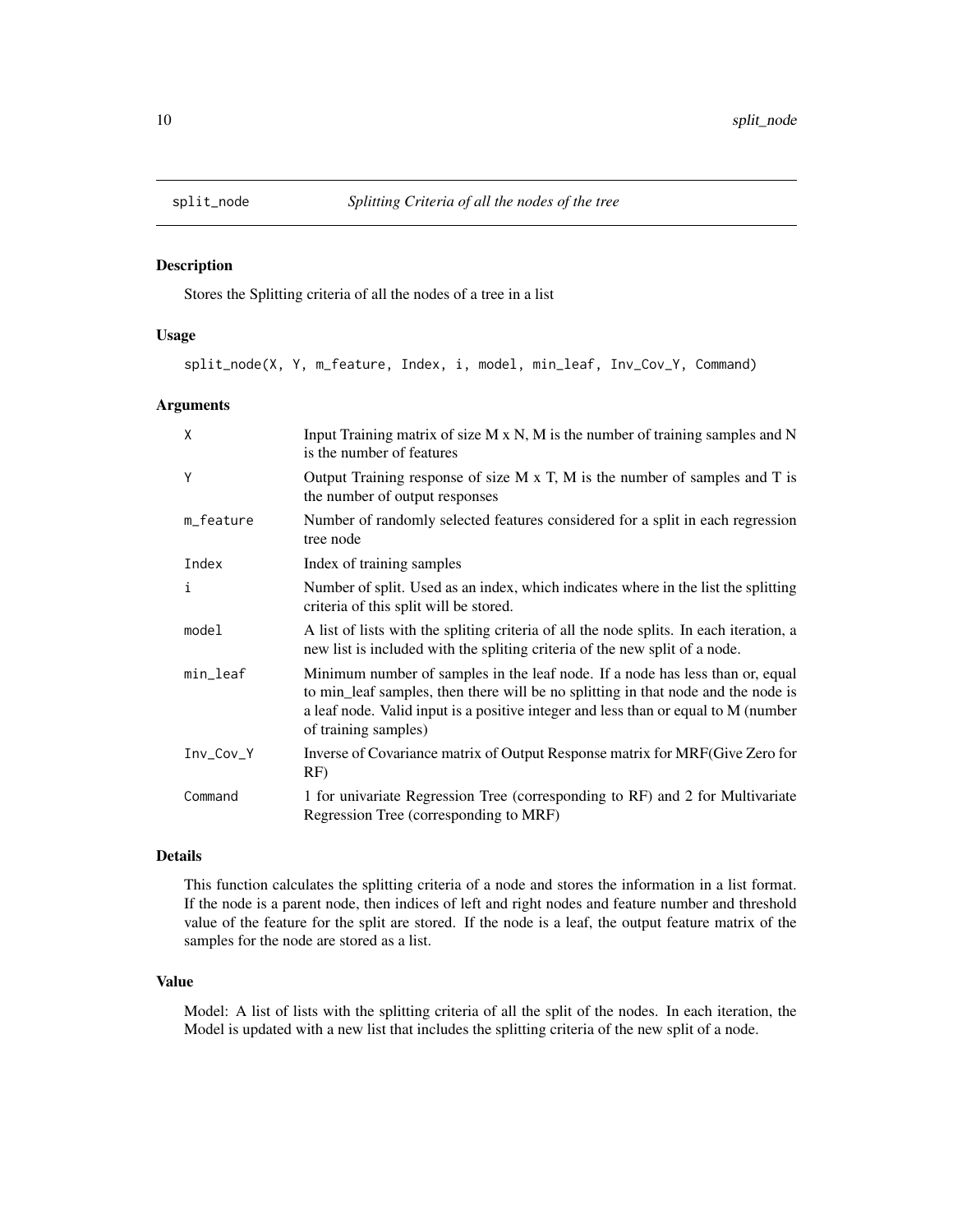<span id="page-10-0"></span>variable\_importance\_measure

*Calculates variable Importance of a Regression Tree Model*

#### Description

Number of times a variable has been picked in the branch nodes of a (single) regression tree.

#### Usage

variable\_importance\_measure(Model\_VIM,NumVariable)

## Arguments

| Model VIM   | Regression Tree model in which the variable importance is measured |
|-------------|--------------------------------------------------------------------|
| NumVariable | Number of variables in the training or testing matrix              |

## Details

In time of calculating node cost of a tree of a random forest, a user defined number of variables are randomly picked. Among this, the best variable is chosen for the node using the node cost. While an important variable for a model will always come out as the best. This function calculates the number of times a variable has been picked in the regression tree. It has been done by checking which variables are picked, how many times, in the branch nodes of the model.

#### Value

Vector of size (1 x NumVariable), showing the number of repetition of variables (serially) in the branch nodes of the model.

## Examples

```
library(MultivariateRandomForest)
trainX=matrix(runif(50*100),50,100)
trainY=matrix(runif(50*5),50,5)
n_tree=2
m_feature=5
min_leaf=5
testX=matrix(runif(10*100),10,100)
theta <- function(trainX){trainX}
results <- bootstrap::bootstrap(1:nrow(trainX),n_tree,theta)
```

```
b=results$thetastar
```

```
Variable_number=ncol(trainY)
if (Variable_number>1){
 Command=2
}else if(Variable_number==1){
 Command=1
```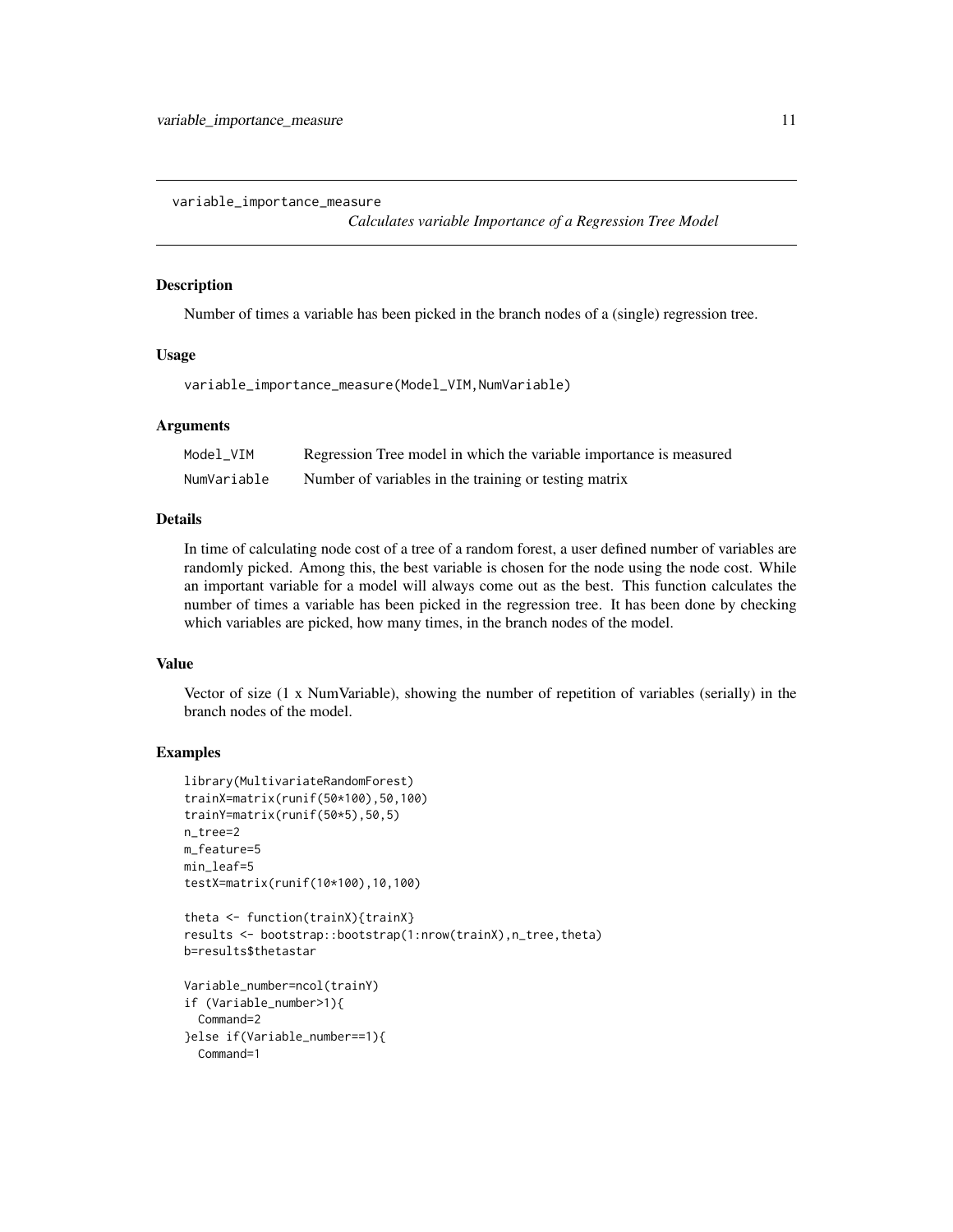```
}
NumVariable=ncol(trainX)
NumRepeatation=matrix(rep(0,n_tree*NumVariable),nrow=n_tree)
for (i in 1:n_tree){
  Single_Model=NULL
  X=trainX[ b[ ,i], ]
  Y=matrix(trainY[ b[ ,i], ],ncol=Variable_number)
  Inv_Cov_Y = solve(cov(Y)) # calculate the V inverse
  if (Command==1){
   Inv_Cov_Y=matrix(rep(0,4),ncol=2)
  }
  Single_Model=build_single_tree(X, Y, m_feature, min_leaf,Inv_Cov_Y,Command)
  NumRepeatation[i,]=variable_importance_measure(Single_Model,NumVariable)
}
```